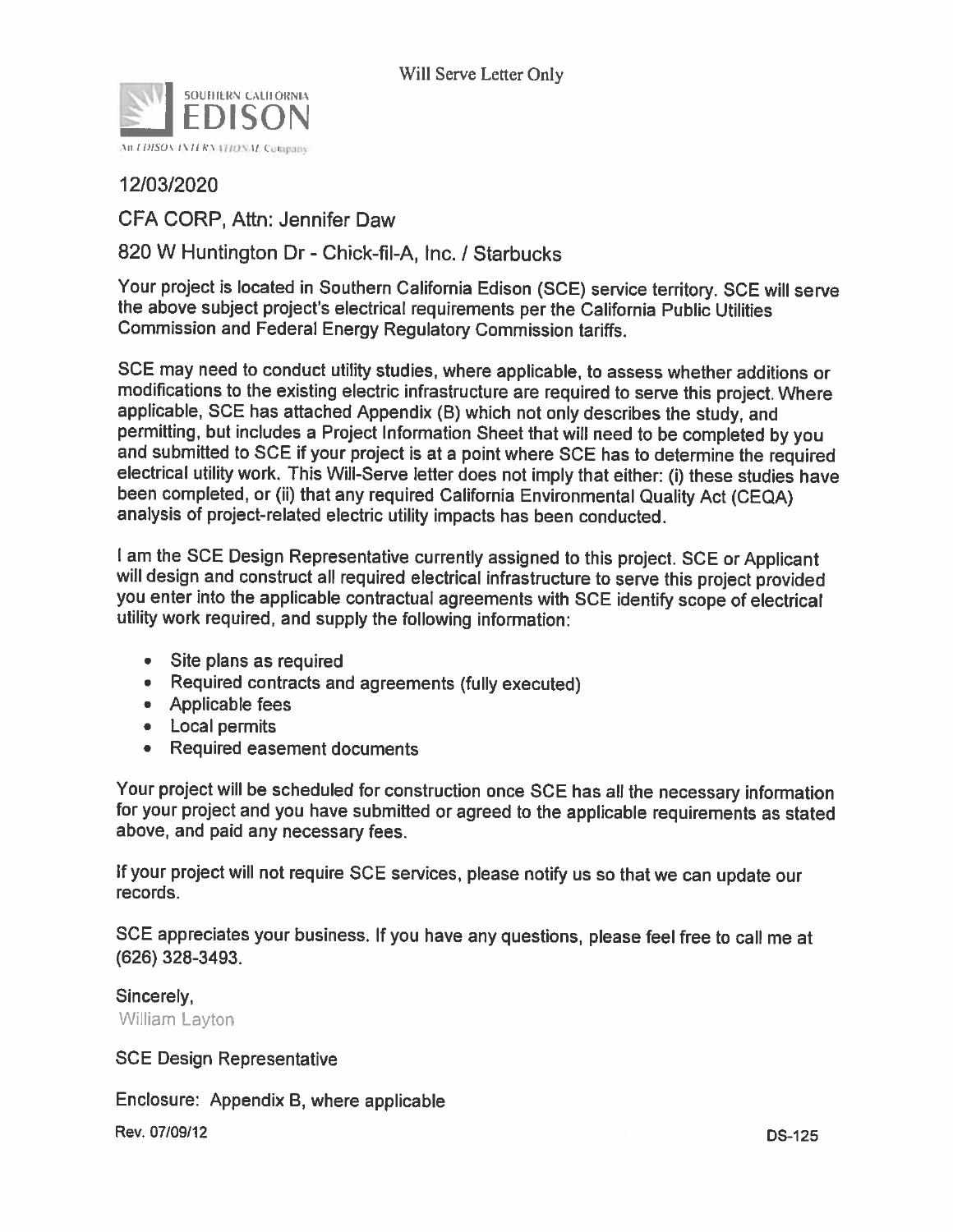

11/18/2020

**Chick-fil-A, Inc.** 15635 Alton Parkway, Suite 350 Irvine, CA 92618 Office (404) 305-4834

Attn: Jennifer Daw

Reference: Chick-fil-A, Inc. – 840 Huntington Drive, Monrovia Ca.

The land for above mentioned development located on 840 Huntington Dr. City of Monrovia, is in the Frontier CA Inc. serving area. It is Frontier's responsibility to make available service to those requesting end user basic telephone service in accordance with our tariff. As a developer, Frontier can provide to you upon your request your cost in accordance with Rule Number 28 on file with the State of California Public Utilities Commission.

Please accept this letter as "Frontier's Intention to Serve" your project.

If you have any questions or if I may assist you in any manner, please contact me at phone number (909)-469-6352.

Regards.

David G. Armenta

Peace be with you.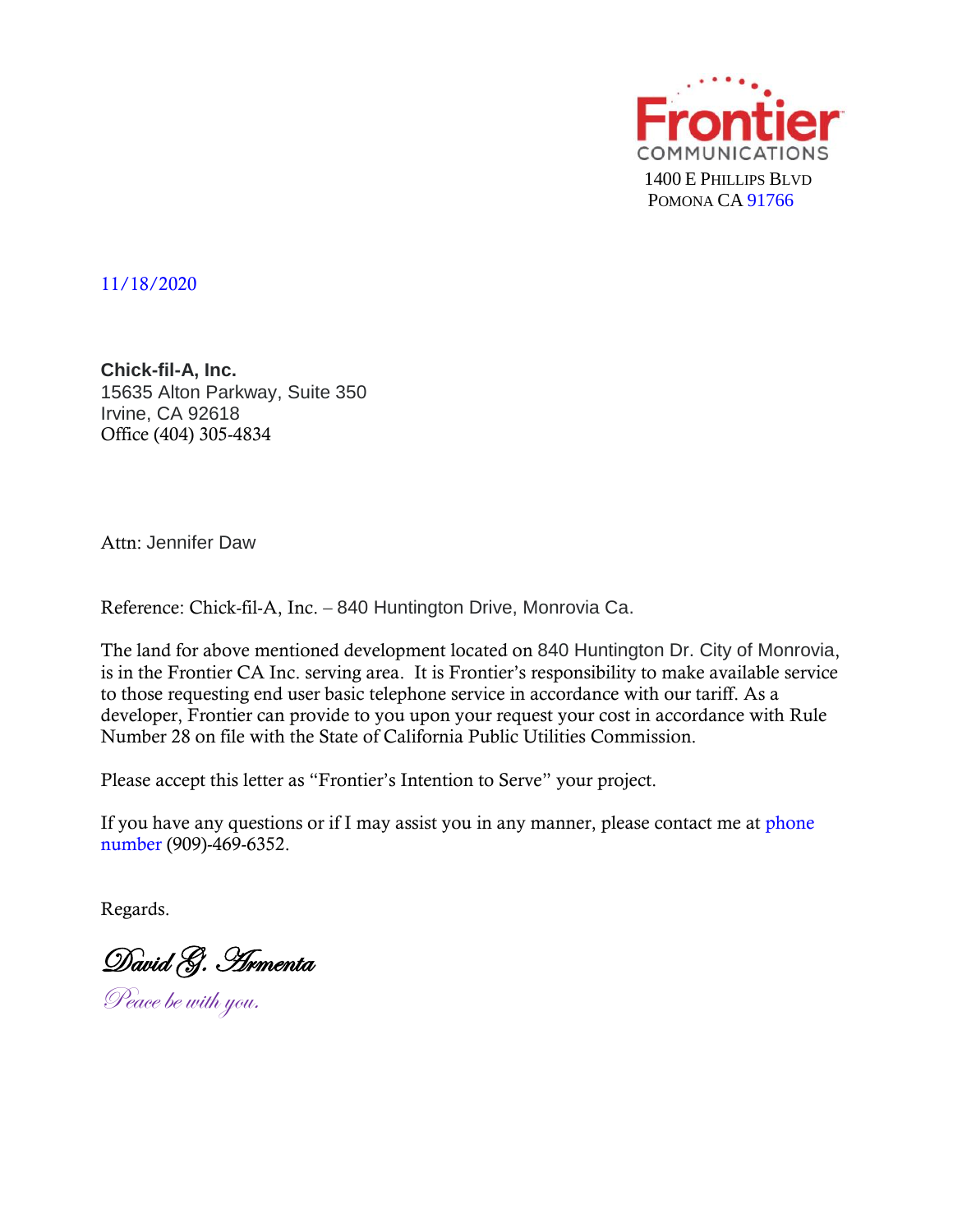1919 S. State College Blvd. Anaheim, CA 92806-6114



December 2, 2020

4G Development and Consulting, Inc. P.O. Box 270571 San Diego, CA 92198

Attn: Brooke Reimer

## **Subject: Will Serve Request for 820 W. Huntington Dr; Monrovia; APN# 8507- 008-035**

Thank you for inquiring about the availability of natural gas service for your project. We are pleased to inform you that Southern California Gas Company (SoCalGas) has facilities in the area where the above named project is being proposed. The service would be in accordance with SoCalGas' policies and extension rules on file with the California Public Utilities Commission (CPUC) at the time contractual arrangements are made.

This letter should not be considered a contractual commitment to serve the proposed project, and is only provided for informational purposes only. The availability of natural gas service is based upon natural gas supply conditions and is subject to changes in law or regulation. As a public utility, SoCalGas is under the jurisdiction of the Commission and certain federal regulatory agencies, and gas service will be provided in accordance with the rules and regulations in effect at the time service is provided. Natural gas service is also subject to environmental regulations, which could affect the construction of a main or service line extension (for example, if hazardous wastes were encountered in the process of installing the line). Applicable regulations will be determined once a contract with SoCalGas is executed.

If you need assistance choosing the appropriate gas equipment for your project, or would like to discuss the most effective applications of energy efficiency techniques, please contact our area Service Center at 800-427-2200.

Thank you again for choosing clean, reliable, and safe natural gas, your best energy value.

Katrina Regan Planning Supervisor SouthEast Region - Anaheim Planning & Engineering

KR/rs wilserv.doc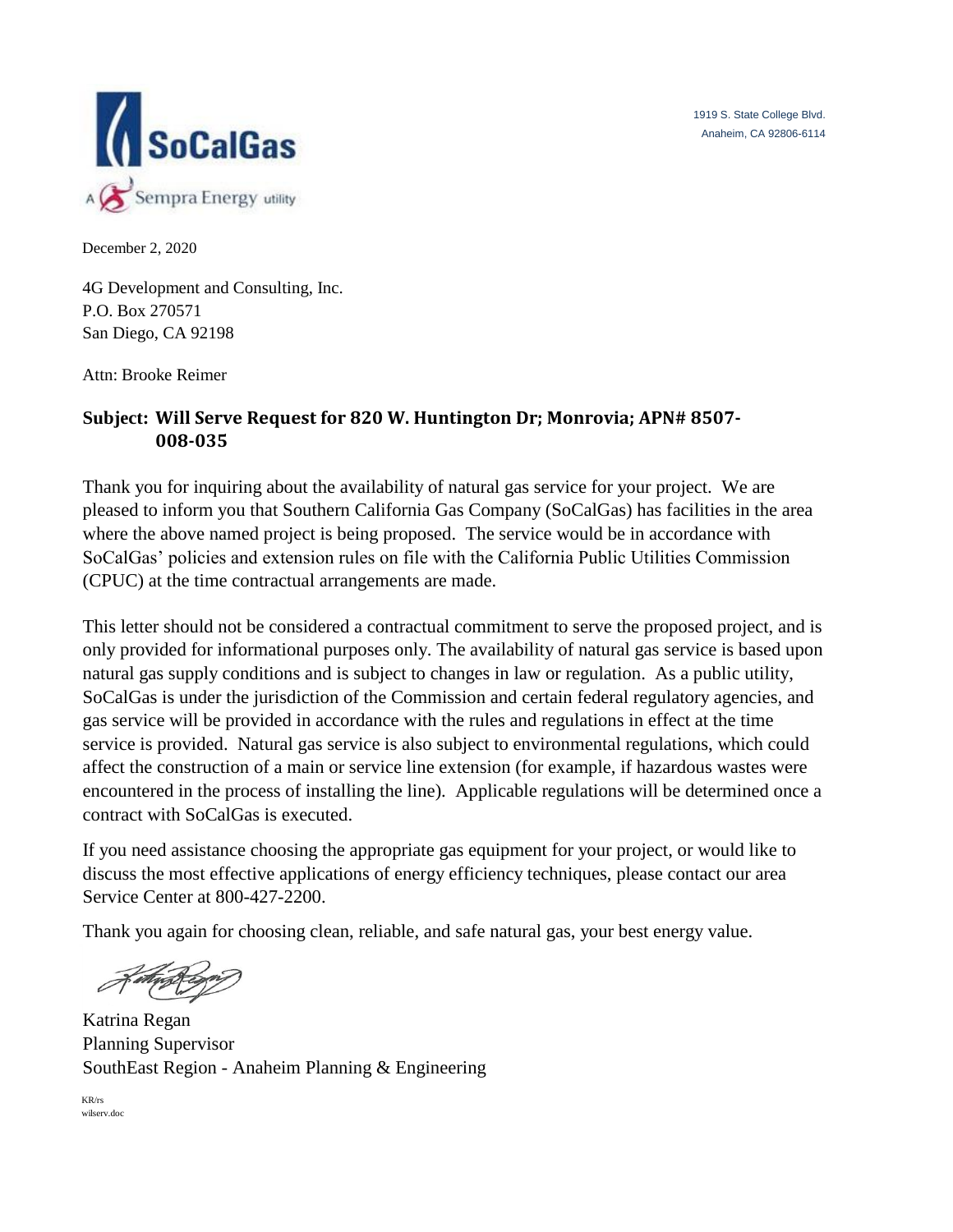## City of MONRO'

1887

December 1, 2020

Keri Hellinga **Store Development Manager Starbucks Coffee** 

## **Conditional Water and Sewer Services Will-Serve** Subject: For 820 West Huntington Drive - Proposed Starbucks

Ms. Hellinga,

The City of Monrovia is in receipt of the proposed development plans related to 820 West Huntington Drive. The City has reviewed this project, as it does all others, related to the provision of potable water and sanitary sewer services.

The City of Monrovia provides only for the collection of wastewater and the effluent is conveyed to the Sanitation Districts of Los Angeles County. This project will require permits and connection fees to be issued by the Sanitation Districts and proof of such will need to be provided to the City as condition of the issuance of construction permits.

This letter will serve as confirmation that the City of Monrovia has sufficient potable water supply to serve the proposed Starbucks project at 820 West Huntington Drive.

The City of Monrovia is capable of and willing to serve the requested public utilities for potable water and sanitary sewer under the conditions contained within this letter. If the project design changes, this letter is void and a new "Will Serve" letter must be issued. Additionally, this letter is non-transferable.

Should you have any additional questions or concerns, please contact Alex Tachiki, Administrative Officer, at (626) 932-5553 or atachiki@ci.monrovia.ca.us

Sincerely,

**Be**an Sullivan Director of Public Works